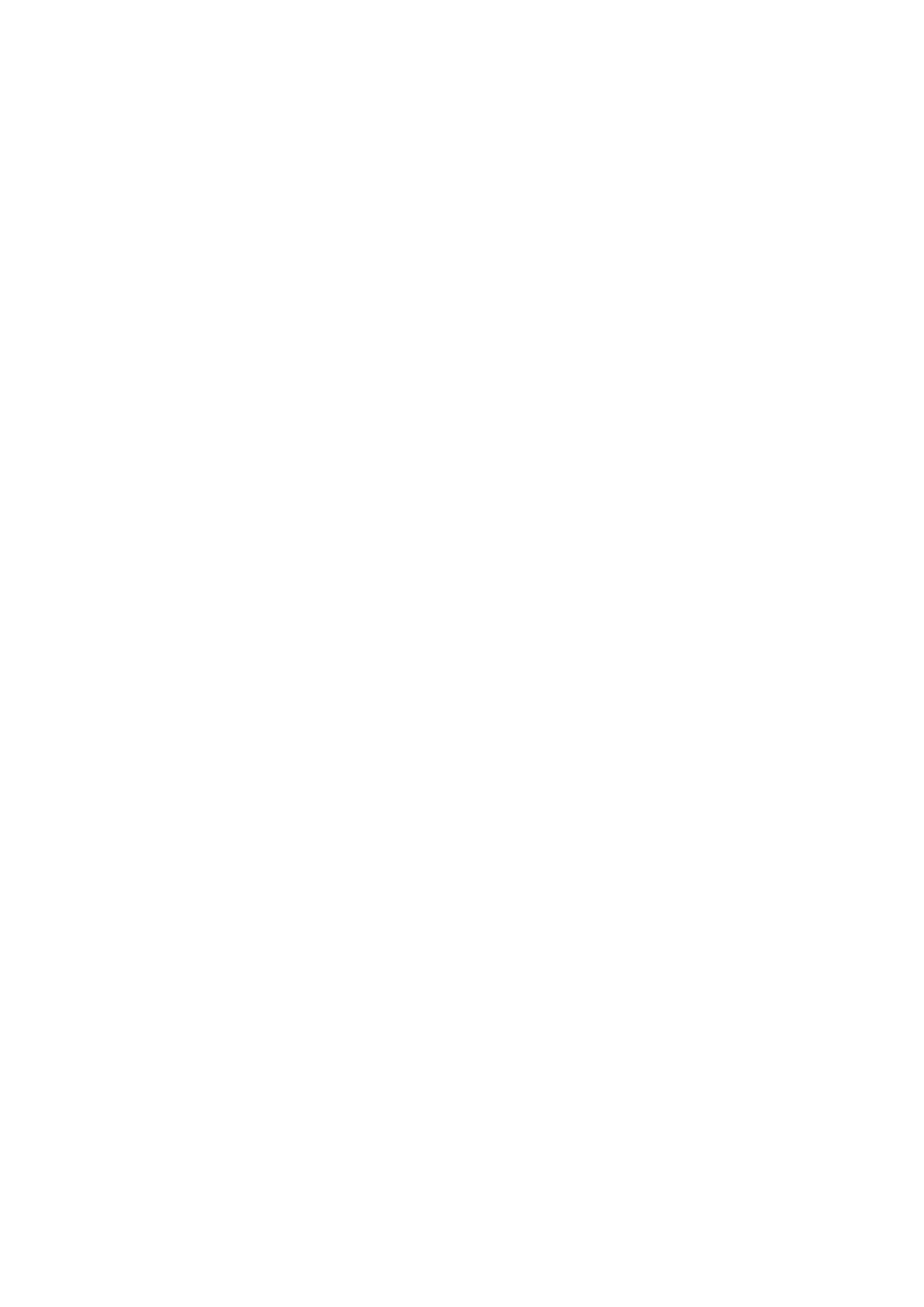

### **1 Welcome**

Chair Vanessa Neeson open the meeting with a prayer.

## **2 Apologies**

Resolution number HM/2022/48

MOVED by Member B Loader, seconded by Deputy Chairperson B Brady:

#### **That the Henderson-Massey Local Board:**

## **a) accept the apology from Member Peter Chan for absence.**

**CARRIED**

## **3 Declaration of Interest**

Members are reminded of the need to be vigilant to stand aside from decision making when a conflict arises between their role as a member and any private or other external interest they might have.

The following are declared interests of elected members of the Henderson-Massey Local Board.

| <b>Member</b>                      | Organisation                                                                                                                                                                                                                                                                                                                                                                                              | <b>Position</b>                                                   |
|------------------------------------|-----------------------------------------------------------------------------------------------------------------------------------------------------------------------------------------------------------------------------------------------------------------------------------------------------------------------------------------------------------------------------------------------------------|-------------------------------------------------------------------|
| Brenda Brady, JP<br>(Deputy Chair) | <b>Safer West Community Trust</b>                                                                                                                                                                                                                                                                                                                                                                         | <b>Trustee</b>                                                    |
| <b>Chris Carter</b>                | <b>St Lazarus Trust</b><br>$\overline{\phantom{0}}$<br>Waitemata District Health Board<br><b>Waitakere Badminton Club</b><br>$\overline{\phantom{0}}$                                                                                                                                                                                                                                                     | Member<br>Member<br>Member                                        |
| Peter Chan, JP                     | Cantonese Opera Society of NZ<br>$\overline{\phantom{m}}$<br>Asian Leaders Forum<br>$\overline{\phantom{0}}$<br>NZ-Hong Kong Business Association<br>$\overline{\phantom{m}}$<br><b>NZ-China Business Association</b><br>$\overline{\phantom{m}}$<br><b>Auckland Chinese Environment Protection</b><br>$\overline{\phantom{0}}$<br>Association (ACEPA)<br>Whau Coastal Walkway Trust<br>$\qquad \qquad -$ | Member<br>Member<br>Member<br>Member<br>Advisor<br><b>Trustee</b> |
| <b>Matt Grey</b>                   | West Auckland Youth Development Trust<br>$\overline{\phantom{0}}$<br><b>Billy Graham Youth Foundation</b>                                                                                                                                                                                                                                                                                                 | <b>Director</b><br><b>Board Member</b>                            |
| Dr Will Flavell                    | Asia New Zealand Leadership Network<br>$\overline{\phantom{0}}$<br><b>COMET</b><br>Te Atatū Tennis Club<br>Waitākere Literacy Board<br>$\qquad \qquad -$                                                                                                                                                                                                                                                  | Member<br>Employee<br><b>Board Member</b><br><b>Board Member</b>  |
| <b>Brooke Loader</b>               | <b>Waitäkere Licensing Trust</b><br>$\equiv$<br>Te Atatu Peninsula Business Association<br>$\overline{\phantom{0}}$<br>Neighbourhood Support<br>$\qquad \qquad -$<br>Te Atatu Glendene Community Patrol                                                                                                                                                                                                   | Member<br><b>Associate Member</b><br>Member<br>Volunteer          |
| Vanessa Neeson<br>(Chair)          | <b>Hibiscus Coast Quilters</b><br>$\overline{\phantom{0}}$<br>Ranui Advisory Group<br>$\overline{\phantom{m}}$<br><b>Waitakere Badminton Club</b>                                                                                                                                                                                                                                                         | Member<br>Chairperson<br>Patron                                   |
| Ingrid Papau                       | <b>Liberty Impact Community Trust</b><br>$\overline{\phantom{0}}$<br>#WeLoveTuvalu Community Trust<br>$\overline{\phantom{m}}$                                                                                                                                                                                                                                                                            | <b>Board Member</b><br>Member                                     |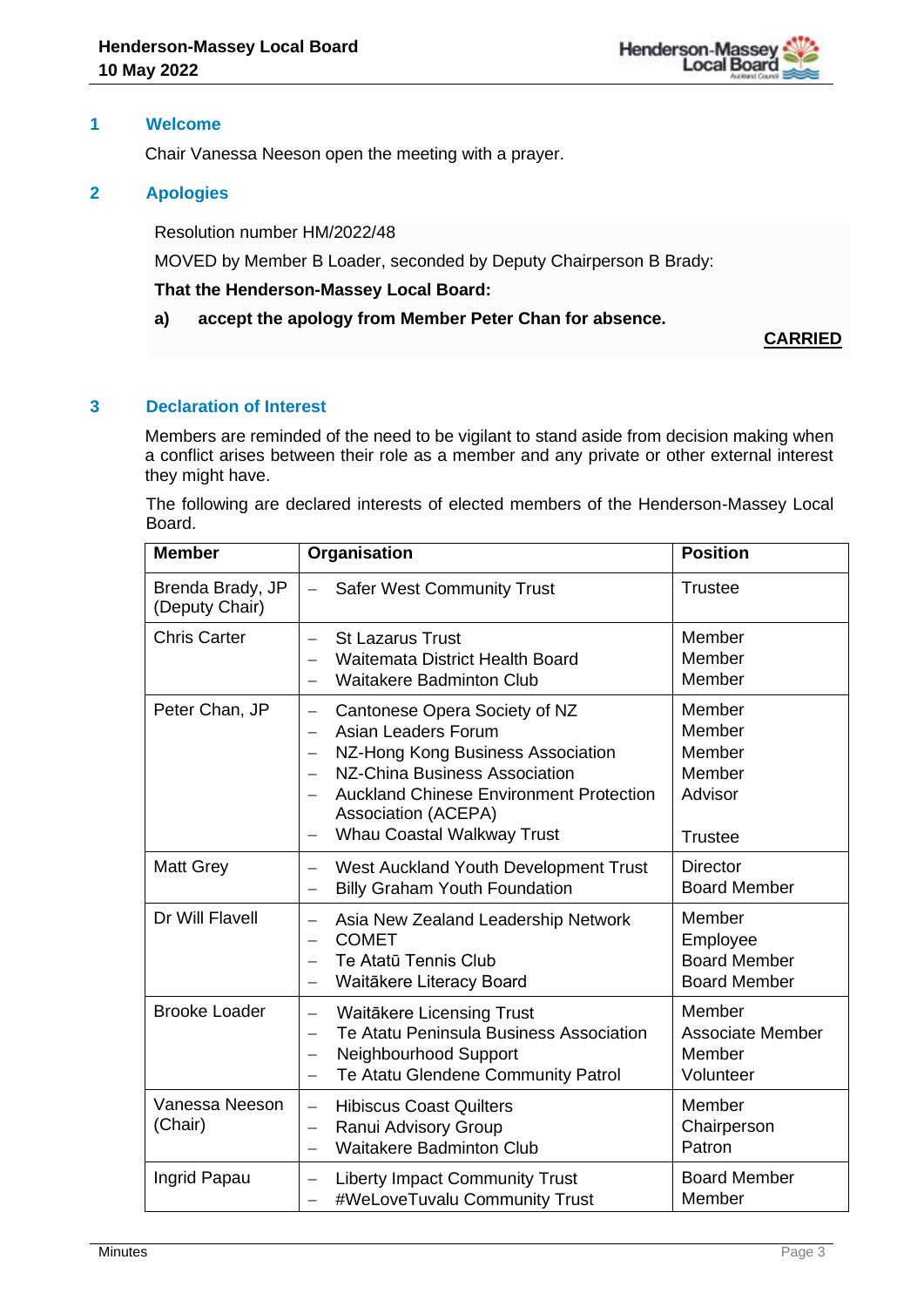

|  | - Neighbourhood Support                | Street Contact |
|--|----------------------------------------|----------------|
|  | - Liberty Church                       | Member         |
|  | - Rutherford Primary Board of Trustees | Member         |

## **Member appointments**

Board members are appointed to the following bodies. In these appointments the board members represent Auckland Council:

| <b>External organisation</b>                                 | Leads                                      | <b>Alternate</b>    |
|--------------------------------------------------------------|--------------------------------------------|---------------------|
| <b>Central Park Henderson</b><br><b>Business Association</b> | <b>Brenda Brady and Brooke</b><br>Loader   |                     |
| <b>Heart of Te Atatu South</b>                               | <b>Brenda Brady and Brooke</b><br>Loader   |                     |
| <b>Massey Matters</b>                                        | Will Flavell and Peter Chan                |                     |
| Ranui Advisory Group                                         | Vanessa Neeson (Chair) and<br>Ingrid Papau |                     |
| Te Atatu Peninsula Business<br>Association                   | Peter Chan and Ingrid Papau                |                     |
| <b>Waitakere Ethnic Board</b>                                | Ingrid Papau and Peter Chan                |                     |
| <b>Waitakere Healthlink</b>                                  | Peter Chan                                 | <b>Chris Carter</b> |
| Te Whau Pathway Trust                                        | Matt Grey and Brenda Brady                 |                     |

## **4 Local board consultation feedback and input into the Annual Budget 2022/2023**

A copy of the feedback on regional topics and advocacy initiatives has been placed on the official minutes and is available on the Auckland Council website as a minutes attachment.

#### Resolution number HM/2022/49

MOVED by Member C Carter, seconded by Member I Papau:

#### **That the Henderson-Massey Local Board:**

- **a) receive consultation feedback on the proposed Henderson-Massey Local Board priorities and activities for 2022/2023.**
- **b) receive consultation feedback on regional topics in the Annual Budget 2022/2023 from people and organisations based in the Henderson-Massey local board area.**
- **c) provide input on regional topics in the proposed Annual Budget 2022/2023 to the Governing Body (Attachment A).**
- **d) provide its advocacy initiatives for the Annual Budget 2022/2023 to the Governing Body (Attachment B).**

#### **CARRIED**

#### **Attachments**

- A 10 May 2022, Henderson-Massey Local Board Item 4 Local board consultation feedback and input into the Annual Budget 2022/2023 Henderson-Massey Local Board feedback on regional topics
- B 10 May 2022, Henderson-Massey Local Board Item 4 Local board consultation feedback and input into the Annual Budget 2022/2023 Henderson-Massey Local Board key advocacy initiatives